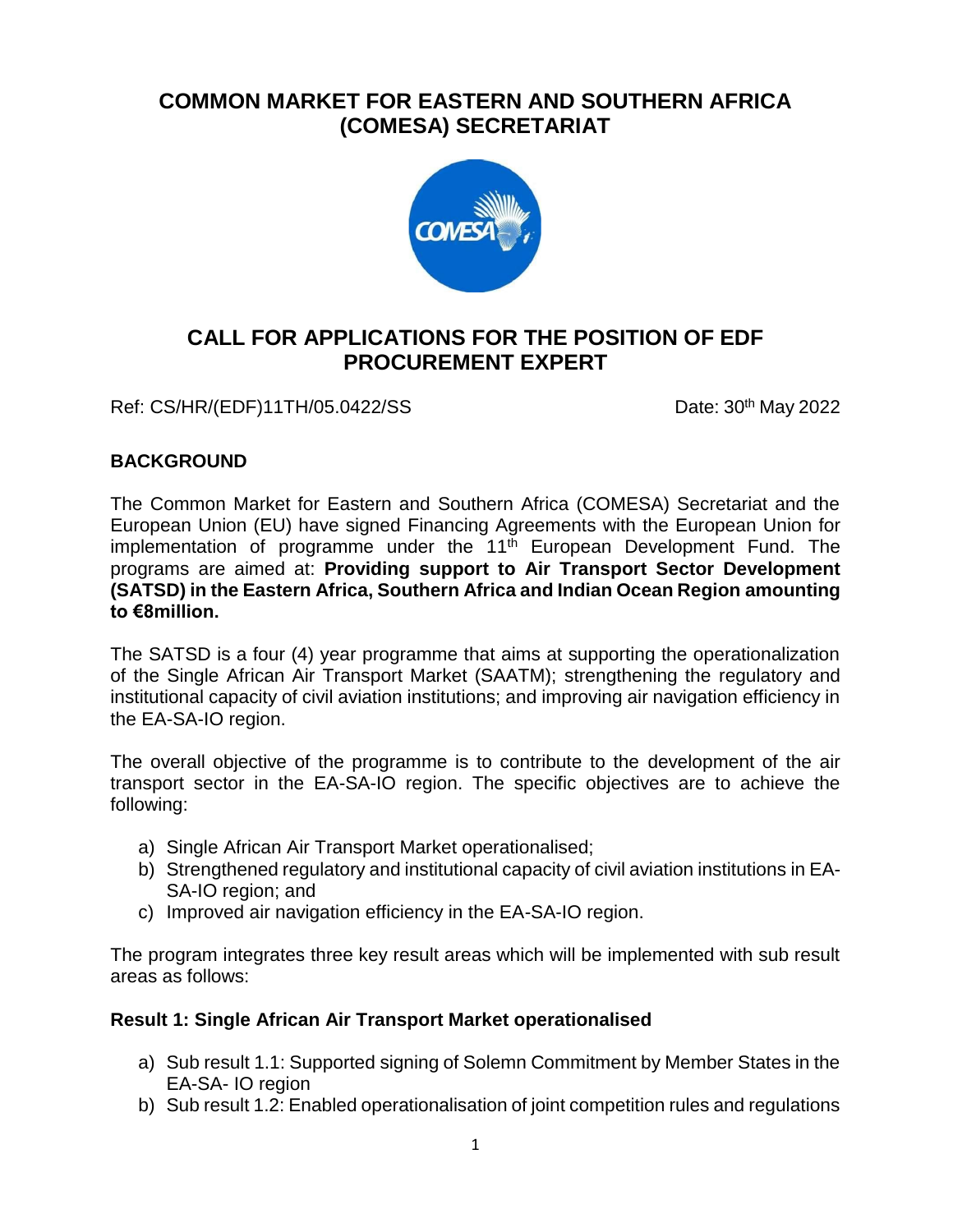c) Sub result 1.3: Enhanced capacity for a regional model for sustainable air transport market development.

#### **Result 2: Strengthened regulatory and institutional capacity of civil aviation institutions in the EA-SA-IO region**

- a) Sub result 2.1: Separation of Civil Aviation Authority regulatory functions from operational functions supported in number of fast-moving countries
- b) Sub result 2.2: Enhanced managerial and technical skills for aviation oversight
- c) Sub result 2.3: Improved gender sensitivity and environment mainstreaming in the aviation sector.

## **Result 3: Improved air navigation efficiency in the EA-SA-IO region**

- a) Sub result 3.1: Enhanced airspace coordination for Regional Seamless Upper air space
- b) Sub result 3.2: Enabled data sharing through centralised regional aeronautical information databases.

The primary beneficiaries of the Support to Air Transport Sector Development (SATSD) programme will be Member/Partner States of the EA-SA-IO region, through improved quality of air transport services that will stimulate demand for air transport services. Increased demand for air transport services will contribute to increased employment, direct and indirect through the positive impact on downstream aviation sector industries which are sources of inputs like fuel, spare parts, consumables, equipment and other service providers.

To support the implementation of the above-mentioned programmes, the COMESA Secretariat plans to recruit a Procurement Expert as described in the job description below:

#### **1. JOB DESCRIPTION FOR POSITION OF EDF PROCUREMENT EXPERT**

| <b>JOB TITLE</b>         | : Procurement Expert                                   |
|--------------------------|--------------------------------------------------------|
| <b>GRADE</b>             | : Professional Level (P2)                              |
| <b>SALARY</b>            | : EURO 61,008 p.a- all inclusive                       |
| <b>PROGRAMME</b>         | : 11EDF COMESA Support to Air Transport Sector         |
|                          | Development (SATSD) in the EA-SA-IO Region             |
|                          | Programme                                              |
| <b>DUTY STATION</b>      | : COMESA Secretariat, Lusaka, Zambia                   |
| <b>CONTRACT DURATION</b> | : From date of signature of the contract up to the end |
|                          | of the programme duration, which is expected to end    |
|                          | in December 2024.                                      |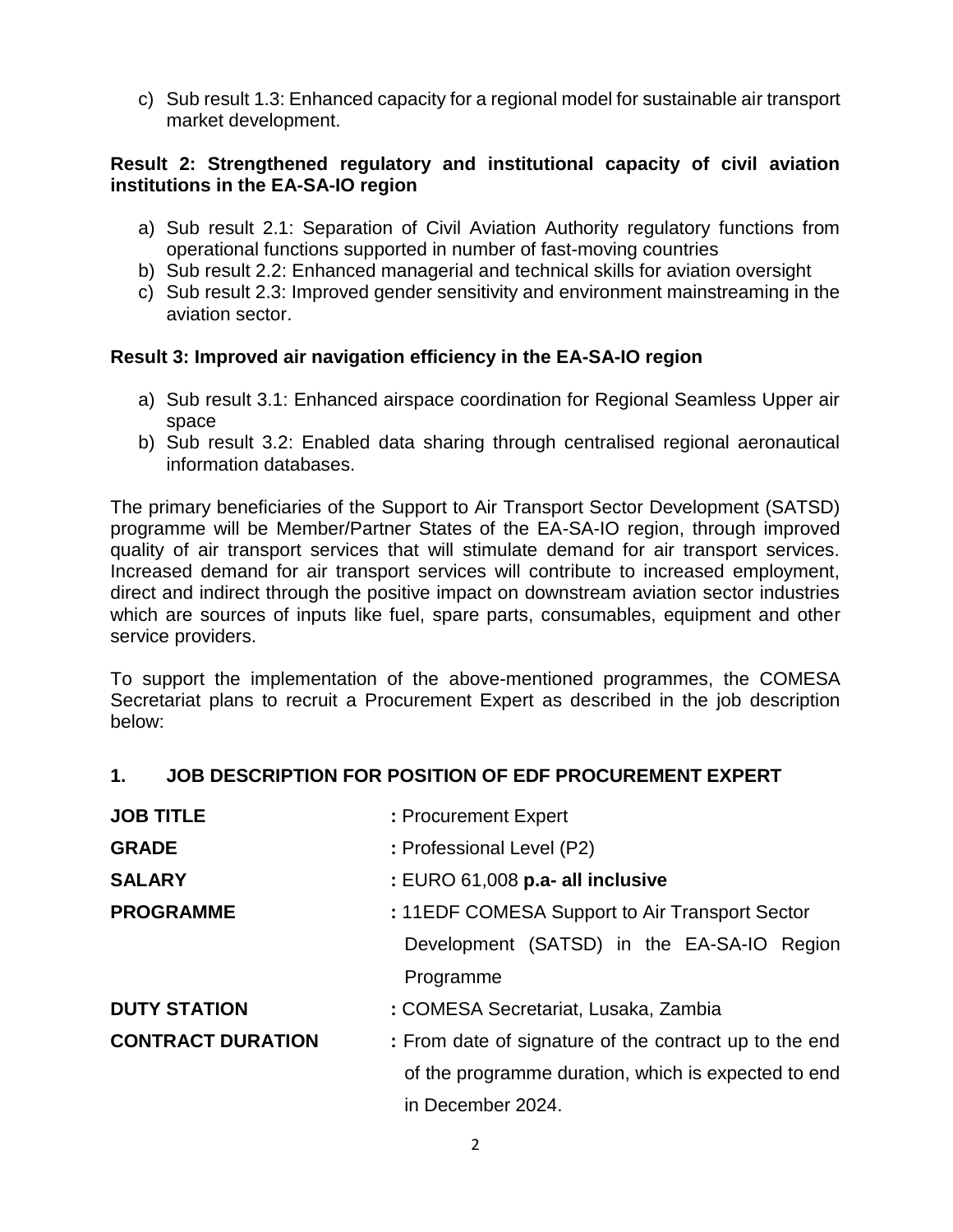**REPORTING TO :** Reporting primarily to the Head of Procurement and secondarily to the EDF Programme Manager at COMESA Secretariat.

### **2. SCOPE OF WORK**

The Procurement Expert will be recruited to ensure that all procurement activities under the European Development Funded (EDF) regional programmes with COMESA are carried out in a timely, efficient and cost-effective manner.

## **3. SPECIFIC TASKS/KEY RESPONSIBILITIES**

The Procurement Expert will be assigned the following tasks:

- a) Manage the procurement aspects of EDF regional programmes from inception up to contract completion, providing the needed procedural and technical support and guidance in all stages of the procurement cycle;
- b) Develop and update the programmes' procurement plans on a regular basis and implement the procurement plans for works, supplies, services and consultants;
- c) Prepare documents required to facilitate programmes operations, including requests for Expressions of Interest, Procurement Notices, Bidding documents, Tender Evaluation reports, Contracts and other related documents;
- d) Monitor contracts performance for compliance with the terms and conditions of contracts including follow up checks for corrective action; - Negotiate terms and other related issues with consultants, contractors and suppliers in consultation with the Legal Counsel;
- e) Analyze questions/complaints from bidders, suppliers and contractors on bidding and award issues;
- f) Ensure that all project procurements are compliant with procedures, timely and cost effective; - Ensure prompt payment of suppliers through liaising with the Finance function;
- g) Prepare reports for procurement and Contracts Committees, Policy Organ, Donors;

#### **4. ACADEMIC AND EXPERIENCE REQUIRED**

a) Minimum of Bachelor's degree in Procurement, Commerce, Business Administration, Purchasing and Supplies or any other related field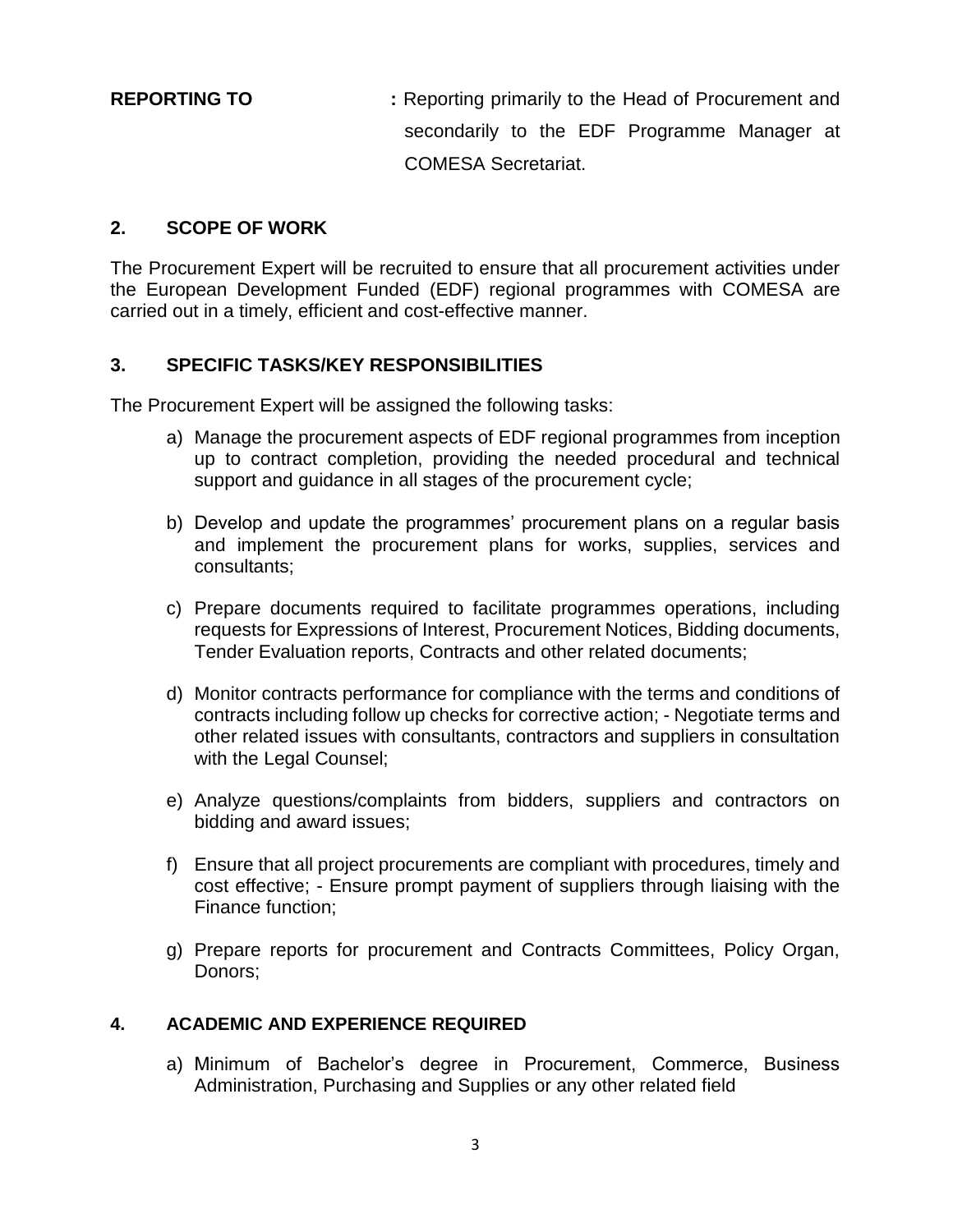- b) A professional qualification in Procurement such as Chartered Institute of Purchasing and Supply (CIPS -UK) or other similar national/international professional qualifications is a must if the undergraduate degree is not in a procurement or supply chain field
- c) Possession of an advanced degree/Masters degree in any of the above fields or related fields will be an added advantage.
- d) Minimum Eight (8) years of relevant working experience in procurement operations, with at least five (5) years of these in direct procurement with public or donor financed projects in an international setting.

## **5. PROFESSIONAL REQUIREMENTS**

- a) Demonstrated ability and experience working on EU funded programme a must (i.e. understating the EDF procurement rules and procedures and/or the Practical Guide to contract procedures for European Union external actions (PRAG));
- b) Good analytical and numerical skills, a keen eye for detail and the ability to maintain high standards of accuracy.
- c) Excellent drafting skills and ability to prepare structured opinions in the fields of procurement;
- d) Demonstrated experience working with government partners and other stakeholders in public sector development programs;
- e) Standard desktop operational software applications (Word, Excel, Access, and PowerPoint), and procurement software desirable;
- f) Ability to work in teams and excellent communication and interpersonal skills;
- g) Strong skills in managing calls for tenders and proposals under pressure and deadlines (e.g. publication, organisation of and assistance to evaluation boards, selection process, contract award and signature);
- h) Strong skills and knowledge in drafting and negotiation of contracts and agreements; and
- i) Knowledge in training, and presentation skills as well as experience in organizing and making payments for seminars and workshops.

#### **6. WORKING LANGUAGE REQUIREMENTS FOR THE POSITIONS**

Must be fluent in English and/or French and/or Arabic (speaking and writing). A combination of any two or all these languages will be an added advantage.